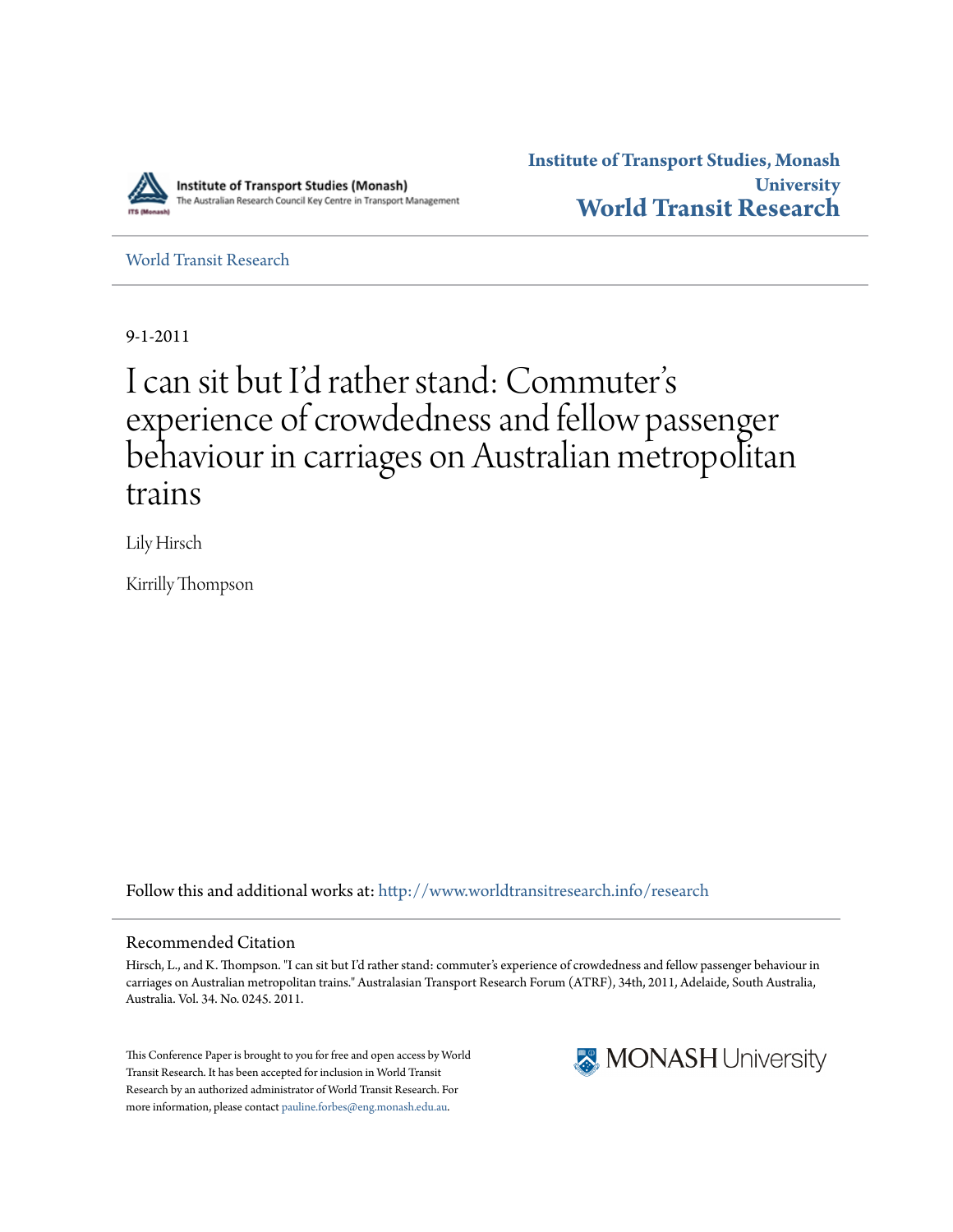Lily Hirsch<sup>1</sup>, Dr Kirrilly Thompson<sup>2</sup>

<sup>1 & 2</sup> University of South Australia/ CRC for Rail Innovation Email for correspondence: **lily.hirsch@unisa.edu.au** 

# **Abstract**

For many people in Australia, crowding is a major issue and an unavoidable aspect of their daily rail commute. Australian passenger experiences, perceptions of, and their reactions to crowding are not well understood. To gain an understanding of passenger perceptions and tolerance of railway crowding and the impact of passenger behaviour on the crowding experience, qualitative (Stage 1) and quantitative (Stage 2) fieldwork was undertaken between 2009 and 2010 across the five metropolitan railways in Australia. Some results from Stage 1, a two-part qualitative study are given. This involved ethnographic participant observations on trains in five States and 20 focus groups with a total of 179 Australian rail passengers. Focus group participants discussed their reactions to being in close proximity to others in a closed environment and these are examined. This paper will explore the ways in which passengers experience, tolerate and construct perceptions of crowdedness through both avoidance techniques and interactions with fellow passengers.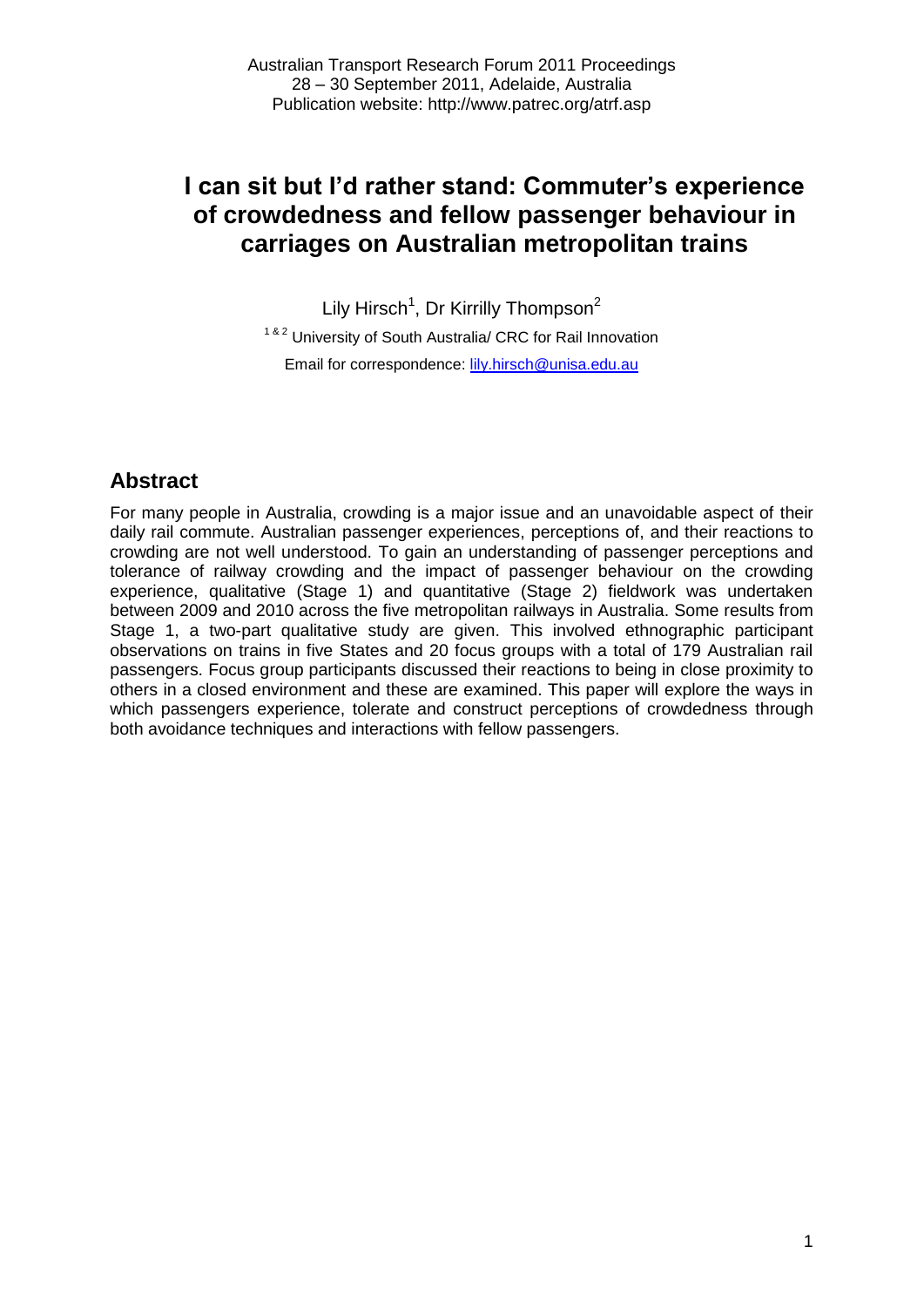# **1. Introduction**

Crowding on Australian passenger trains is an issue that is becoming endemic in many metropolitan rail networks [\(Australian Bureau of Statistics 2008;](#page-14-0) [Currie 2010\)](#page-14-1).For example, in Sydney alone, there has been a 12.4% rise in public transport uptake between 1996 and 2008 [\(Australian Bureau of Statistics 2008\)](#page-14-0). In 2006, 26% of Sydney"s commuting population used public transport, the highest level of public transport use in Australia [\(Rail Corporation](#page-15-0)  [2009-2010\)](#page-15-0). Since 2006, Sydney"s rail passenger ridership has increased by 12% or approximately 32 million passenger journeys per annum. The majority of these passengers were commuters travelling during weekdays. Whilst there was a decline of 0.8% during 2009, a result of the global financial crisis and projections for the next five years forecast a further growth of 7-13% [\(Rail Corporation 2009-2010, p.36\)](#page-15-0). Similar trends of increasing rail passenger ridership can be seen around Australia. For example, it has been reported that Melbourne's train ridership has increased by 43% from 2005-2010 [\(Currie 2010, p.36\)](#page-14-1).

These ridership increases are important to note as an issue not only for Sydney and Melbourne"s rail operations, but also for all of the metropolitan rail systems in Australia. With many networks already at capacity, running a maximum number of rolling stock and carriages at peak hour and reporting overcrowding of passengers at these times [\(Currie](#page-14-2)  [2009;](#page-14-2) [Hale and Charles 2009;](#page-15-1) [Rail Corporation 2009-2010\)](#page-15-0), a further increase in ridership and passenger demand, as projected would create significant difficulties for rail authorities.

A number of definitions and measures for crowding exist in Australia and it must be noted that these are not consistent between the five Australian passenger railway industries (situated in Adelaide, Brisbane, Sydney, Perth and Melbourne). Indeed, each of the five Australian rail passenger industries has their own definition of crowding. Definitions and measures for crowding range from the length of time passengers are required to stand, to the number of people standing per metre squared, to the overall percentage of standing passengers to seated passengers<sup>1</sup>. Within each industries' sphere of understanding of what "crowding" is, they have acknowledged crowding to be an issue on train services, particularly during weekday morning and afternoon peak travel times. The issue of increasing passenger crowding has been acknowledged by passenger rail industries around Australia not only as an issue relating to customer safety, dwell times and service efficiency, but also as an issue affecting customer satisfaction. Indeed, within the sphere of service demand, population increase and rising projections for passenger numbers, there is an often forgotten element; that of the experience of passengers as people, rather than as statistics within the crowd.

In 2009 in Australia, the five metropolitan rail industries in Adelaide, Brisbane, Sydney, Perth and Melbourne supported a study funded by the CRC for Rail Innovation "A socio-economic study of platform and carriage crowding in the Australia metropolitan railway industry" (R2 104) to investigate the effect of crowding on passengers. The research was designed to evaluate the influence that crowding has on rail passengers" experience of their daily commute and, through a multi-disciplinary qualitative and quantitative approach, to provide a comprehensive understanding of the crowding phenomenon and the passenger experience within this.

This paper will discuss some results from the qualitative phase of that study and examine the behavioural influences on rail passengers that both enhance and mitigate their experiences of crowdedness. An extended methods section will be provided followed by some initial findings from the study. Eight broad and encompassing findings surrounding the overall experience and impact of crowding on rail passengers will be presented in the form of a model of the experience of crowdedness. Following the model, the impact of passenger behaviour on others will be explored in more depth. The exploration into the influence of

**TEREN 1**<br><sup>1</sup> In addition to the lack of a standard definition of crowding within Australia, each operator uses different carriage makes and layouts, adding to the complexity of a standard definition.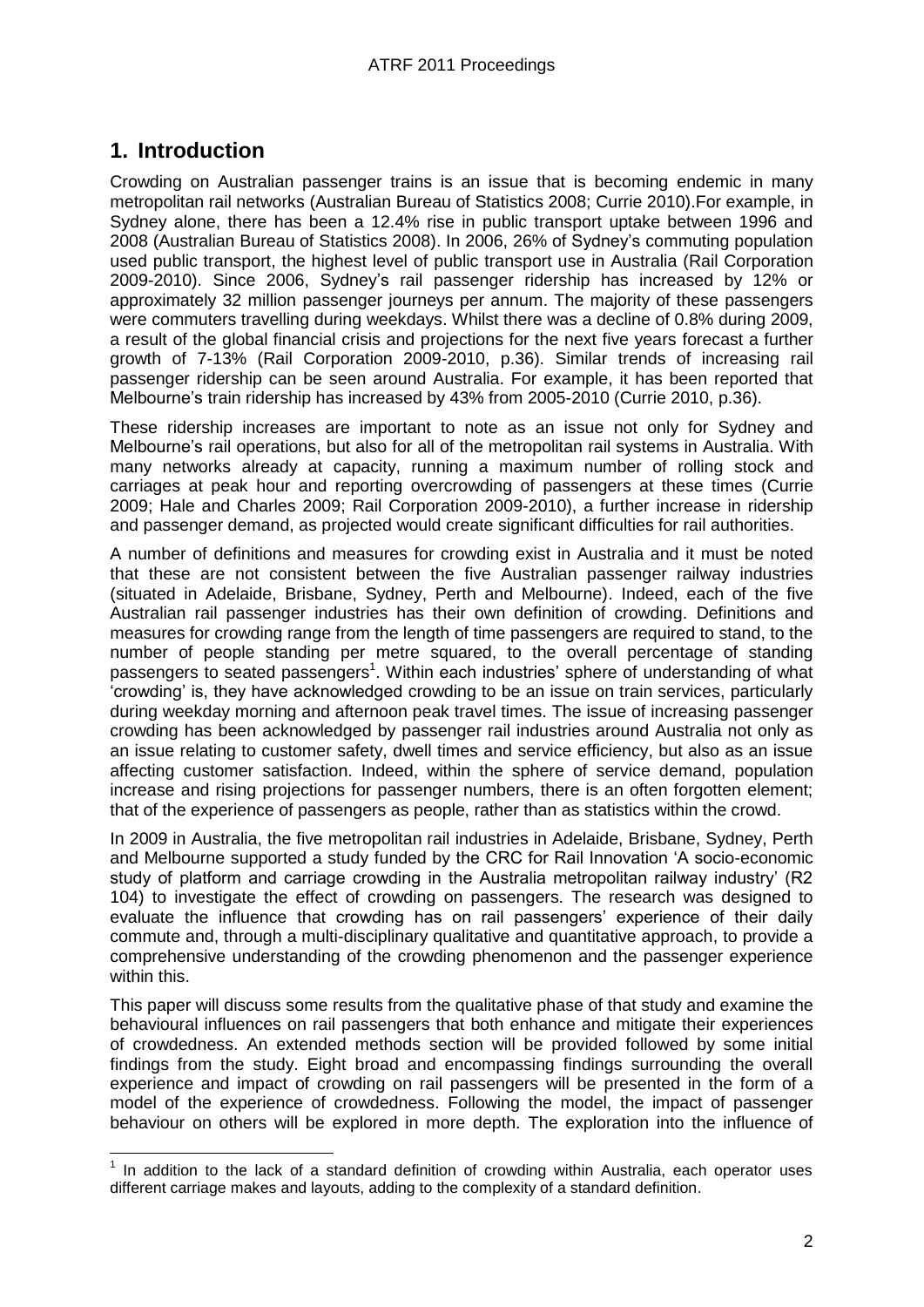passenger behaviour on the experience of crowdedness within the carriage environment will also examine passenger decision-making with regards to seating and standing choice.

## **2. Conceptual background**

Within studies of crowded environments and people"s behaviour in any public setting, a key premise discussed by theorists is the creation and maintenance of personal space. Sociologist Erving Goffman viewed society as a series of different contexts, rather than a homogenous fixture. He claimed that people construct identities and they emphasise this identity in a particular arena as emotional compensation for who they otherwise may be. This is understood as "the practice of everyday life" [\(Goffman 1959\)](#page-15-2). In the context of the railway carriage where a "diversity of unacquainted bodies" [\(Bissell 2010, p.276\)](#page-14-3) are brought together in close proximities, discomfort is often the result. Edward Hall [\(1966\)](#page-15-3) theorised that in a crowded situation, people"s set levels of personal space are invaded, breaking their personal comfort boundaries. In the environment of the railway carriage therefore, Goffman argues that the concept of "civil inattention" [\(1959\)](#page-15-2) would ensue. Here, passengers avoid contact or engagement with each other in order to maintain their own personal space. Thus, in the overstimulating environment of the crowded carriage, passengers may present themselves in a disengaging manner to avoid excessive stimulation and interpersonal contact. The common practice of avoiding conversation and engagement with fellow passengers [\(Evans](#page-15-4)  [and Wener 2007;](#page-15-4) [Bissell 2010\)](#page-14-3) has been widespread since the invention of commuter travel. Indeed, both *The Railway Traveller's Handy Book* [\(Unknown Author, 1862 in Simmons 1971\)](#page-15-5) and Simmell [\(1950\)](#page-15-6) indicate that limited verbal communication on trains has been preferable since the mid-1800s as it promotes passenger comfort. Bissell agrees and adds that if conversation does ensue, passengers often avoid particular topics and, when possible, withdraw into themselves [\(2010\)](#page-14-3).

Common commuting pastimes enable passengers to ignore their surrounds and focus on personal activities. By creating, maintaining and defending one"s personal space on the train, following Goffman and Hall"s passenger behaviour norms, passengers engage with a number of inanimate objects (both part of the carriage structure, and carried on by the passengers) and create an interactive environment for their sole purposes of engagement [\(Holmes and Reeves 2003;](#page-15-7) [Lofgren 2008\)](#page-15-8). These include the makeover of the immediate environment into "a temporary office" [\(O'Dell, 2006 in Lofgren 2008\)](#page-15-8) where commuters may work on their laptops, read, or listen to their audio devices, such as ipods [\(Holmes and](#page-15-7)  [Reeves 2003\)](#page-15-7). The ability to 'transform a crowded train into private spaces' (O'Dell in Lofgren [2008, p.341\)](#page-15-8) is reflected by de Certeau [\(1980\)](#page-14-4) who discusses how passengers must develop a series of skills and strategies known as the "tactics of travelling", which allow them to become more reflexive and less attentive towards a potentially overstimulating experience.

Whilst the majority of passengers may engage within the aforementioned parameters, it has been suggested by Conradson and Latham [\(2007\)](#page-14-5) that the repetitive nature of commuting may exacerbate small frustrations towards fellow passengers due to the everyday monotony and discontent of the travel experience. Indeed, as a method of dismissing negative feelings, or indeed justifying certain behaviours, Brennan discusses the treatment, perception and ultimate objectification of fellow passengers. In doing so, the traveller may "assume that she does not feel as I do" [\(Brennan, 2004, p.19 in Bissell 2010, p.279\)](#page-14-3) and therefore one may feel less culpable for acting in a way that would normally be seen as rude, but which on many railway journeys are common, such as pushing through doorways and not offering a seat to a more needy passenger. Bissell too recognises that personal space may be maintained through "a blasé attitude towards others" [\(2010, p.273\)](#page-14-3). These attitudes and resultant behaviours will be discussed further in the findings section.

A measure of crowding levels that is used by a number of rail industries around the world, and by some industries in Australia is passenger density per metre squared of floor space [\(Turner, Corbett et al. 2005\)](#page-15-9). This metric, which measures the number of standing people in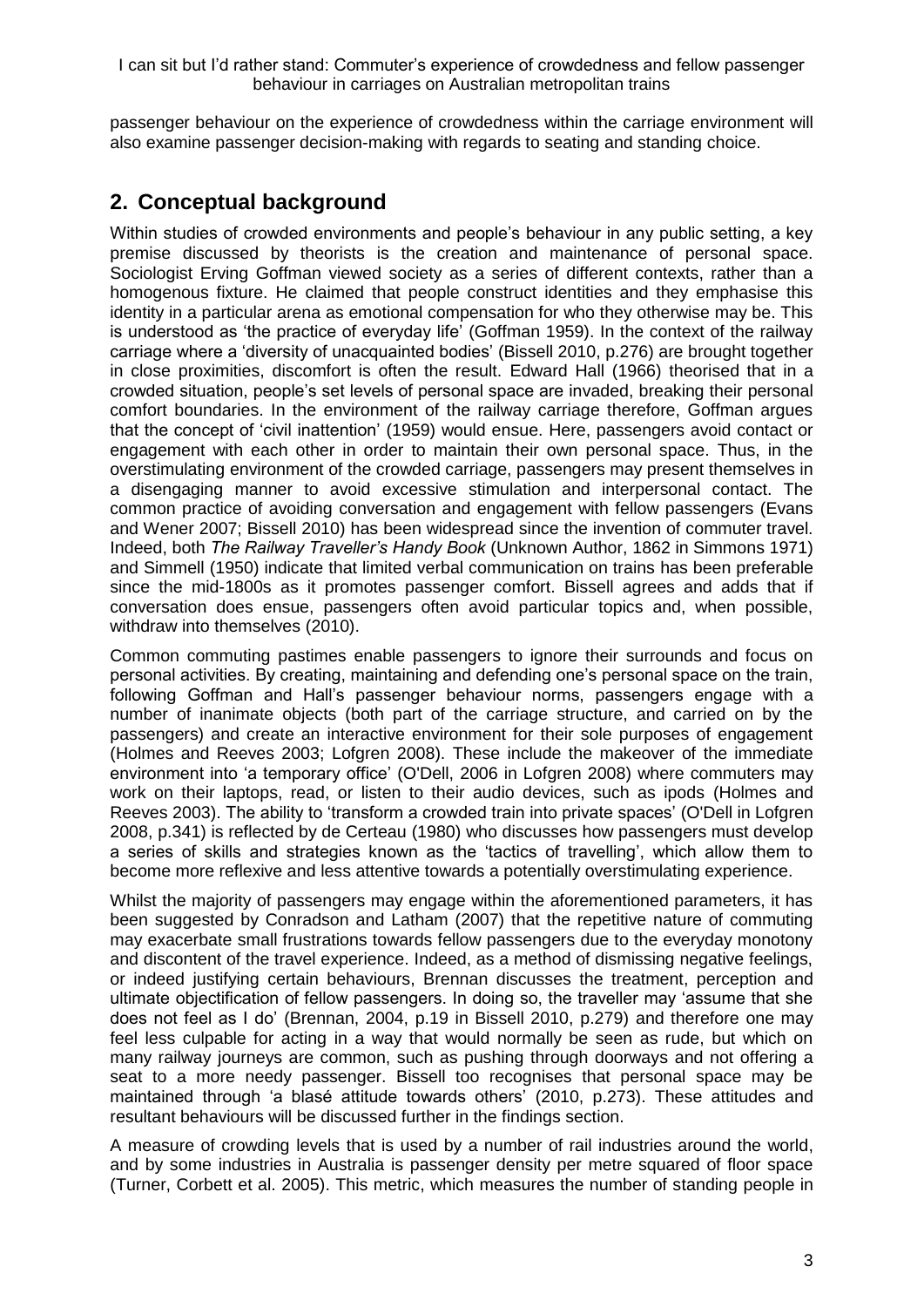a defined meter squared area, is useful, as it can establish a quantitative passenger threshold, which can be measured during passenger counts. An example of where this measure is utilised can be seen in the London Underground, which employs the meter squared metric coupled with a unique crowding measure. Passengers in Excess of Capacity (PIXC) is a measurement where the number of passengers exceeding the recommended capacity of the train are counted and converted into a percentage. This percentage can also be converted to the metre square measurement [\(London Assembly Transport Committee](#page-15-10)  [2009\)](#page-15-10). In 2009, the London Assembly Transport Committee reported a "normal" PIXC score of 40%, which equated to "five passengers per square metre of available standing space" [\(2009, p.15\)](#page-15-10). Whilst this number has been reported to be "normal" for London"s underground, the Tipping Point Institute argues that a nominal space of  $0.88m<sup>2</sup>$  per passenger is required for a comfortable journey [\(2009, p.11\)](#page-15-11).

Whilst the number value of "comfortable" and "crowding" may vary between countries or even industries [for example, in Mumbai, India crowding is reported to be measured at a superdense-crush-load of 14-16 standing passengers per metre square [\(Nair and Kumar 2005,](#page-15-12)  [p.34\)](#page-15-12)], the same method behind the measurement of crowding by calculating the number of bodies in a given amount of space [\(Baum and Paulus 1991\)](#page-14-6) is nonetheless a popular density measurement. This measurement may be a sole crowding measure, or may be coupled with other determinants, depending on the industry.

This brief review has examined common passenger practices regarding the avoidance of engagement with fellow passengers in rail carriages. The literature has primarily drawn on the psychological theories surrounding the creation and maintenance of personal space. In addition, the rationale for using a metrics-based system for measuring crowding levels has been examined. It has shown that metrics are important for industries to ensure an accurate quantitative measure of their patronage levels. Whilst these measures are necessary, the literature also illustrated the value of understanding passenger choices and behaviours in crowded situations to better understand the emotional and behavioural context of the crowd.

### **3. Methods**

#### **a. Background to methods**

Density measurements, which were discussed in Section 1, allow industries to set a definition of crowding that can be related to figures and statistics. For industry, the advantage of using density is that they can limit their reference to the physical [\(Stokols 1972\)](#page-15-13), thereby encapsulating their definition in an objective and quantitative manner. The disadvantage of understanding passenger crowding from a metrics perspective alone is that an in-depth understanding of how passengers feel in the crowded space is lacking. The methods employed in our study and described in this paper were designed to assess the passenger experience beyond the measured number of people in space.

To gain an understanding of passenger perceptions and tolerance of railway crowding and the impact of carriage design and passenger behaviour on the crowding experience, qualitative (Stage 1) and quantitative (Stage 2) fieldwork was undertaken between 2009 and 2010 across the five metropolitan railways in Australia.

Stage 1 of data collection involved five days of ethnographic participant-observation in carriages during morning and afternoon peaks. Ethnography is a research method used by cultural anthropologists which aims to provide a thorough, detailed and in-depth description and understanding of everyday life and practice [\(Garfinkel 1967\)](#page-15-14). In this instance, the ethnography was carried out on peak time rail users. Benefits of using an ethnographic method in this study were to clearly understand the rail user"s perspective of crowding from an "insider"s point of view", or an emic perspective. Thus, the research design allows themes to emerge and be generated from the research encounter as opposed to traditional etic, or analytical research models, which impose themes on the research design from the outset.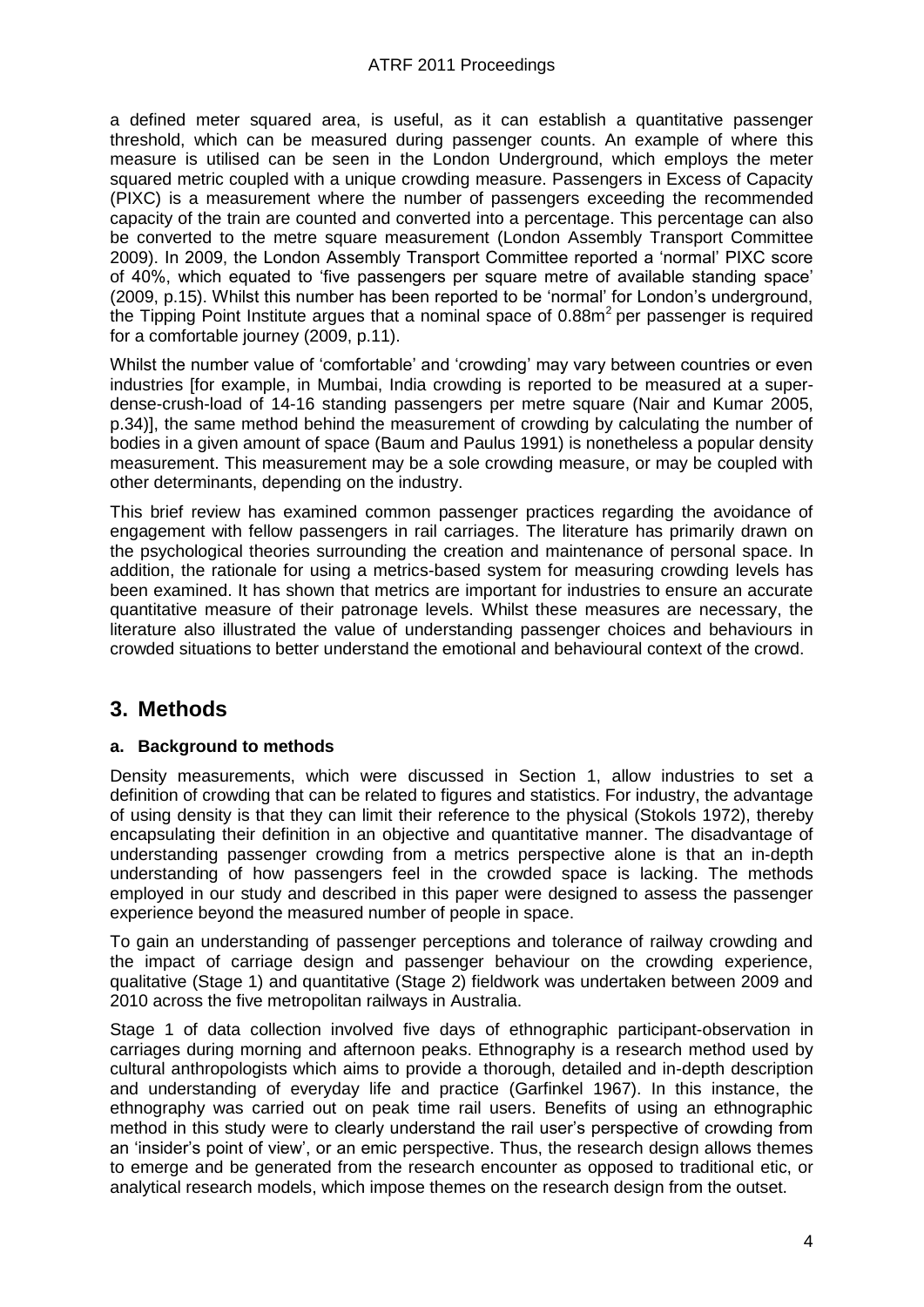Following carriage observations, four focus groups in each site with passengers were held to clarify observations. The combination of participant-observation followed by focus groups was designed to gain a comprehensive understanding of not only what passengers say, but also what they do (i.e. attitudes and behaviours). This methodology is based on the assumption that experiences of crowding are more than physiological; they are psychological [\(Baum and Paulus 1991;](#page-14-6) [Evans and Wener 2007\)](#page-15-4), social [\(Epstein 1981;](#page-14-7) [Kaya and Weber](#page-15-15)  [2003\)](#page-15-15) and cultural [\(Whiting and Nakos 2008;](#page-15-16) [Kim and Lee 2010\)](#page-15-17). The results of this component of the study fed into Stage 2, the quantitative and analytical phase which was conducted in the second half of 2010 through a national online stated preference choice experiment survey. By employing ethnographic methodological approaches prior to the survey, the researchers were able to identify themes surrounding the crowding experience which emerged from rail passengers and which otherwise would not have been included in the survey. This paper is based on specific findings from Stage 1 and thus the methodology and outcomes of Stage 2 will not be discussed in this paper. For more information surrounding the methodology and results of Stage 2, please see Mueller et al. [\(forthcoming,](#page-15-18)  [2011\)](#page-15-18) and Thompson et al. [\(2011\)](#page-15-19).

### **b. Participant observations in carriages**

Prior to fieldwork, the researchers met with a representative of the rail industry in each site. Through an interview with the representative, the researchers were able to glean information surrounding morning and afternoon peak travel times, key stations for peak travel, and the major issues that the industry faces around crowding. These meetings used the industry representative"s local knowledge of the site to identify anomalies in the service provision that may differ from other sites, especially considering that the definition of crowding between States differs. In addition, the State Representative was able to provide information about special events, such as school holidays and sporting events that may disrupt data collection by distorting the average crowding experience<sup>2</sup>. As a result of this meeting, the dates for the fieldwork were finalised with the State Representative and a fieldwork schedule was designed to concentrate observations in typically crowded areas. In addition to the target areas, the fieldwork schedule also included other, less busy lines so that a range of experiences of over and under-crowding in each State could be established.

Observations in carriages, on platforms and in stations<sup>3</sup> were undertaken in Adelaide, Brisbane, Sydney, Perth and Melbourne respectively for five consecutive days during morning and afternoon peak times by the lead author (referred to here as field researcher). The same field researcher conducted observations in each site to ensure the consistency and accuracy of data collection and to avoid multi-observer bias. Where necessary, clarification observations were undertaken after focus groups. These occurred if focus group members mentioned specific details that had not been observed by the field researcher.

The "research" carriage was chosen through three pre-devised criterion. These were in place to ensure consistency in data collection as the number of carriages on rolling stock varies, not only between States but also within individual rail operations. Thus, the three strategies for carriage selection were important for a reliable method base. They are listed below:

- 1. The carriage to which most of passengers entered from the platform, or
- 2. In the absence of passengers on the platform, the most crowded carriage, or
- 3. In the absence of other cues, the middle carriage

 2 It must be noted that our study looked only at typical every day crowding and not special event crowding

Whilst observations were conducted in carriages, on platforms and in stations, this paper will specifically detail results surrounding crowding in carriages.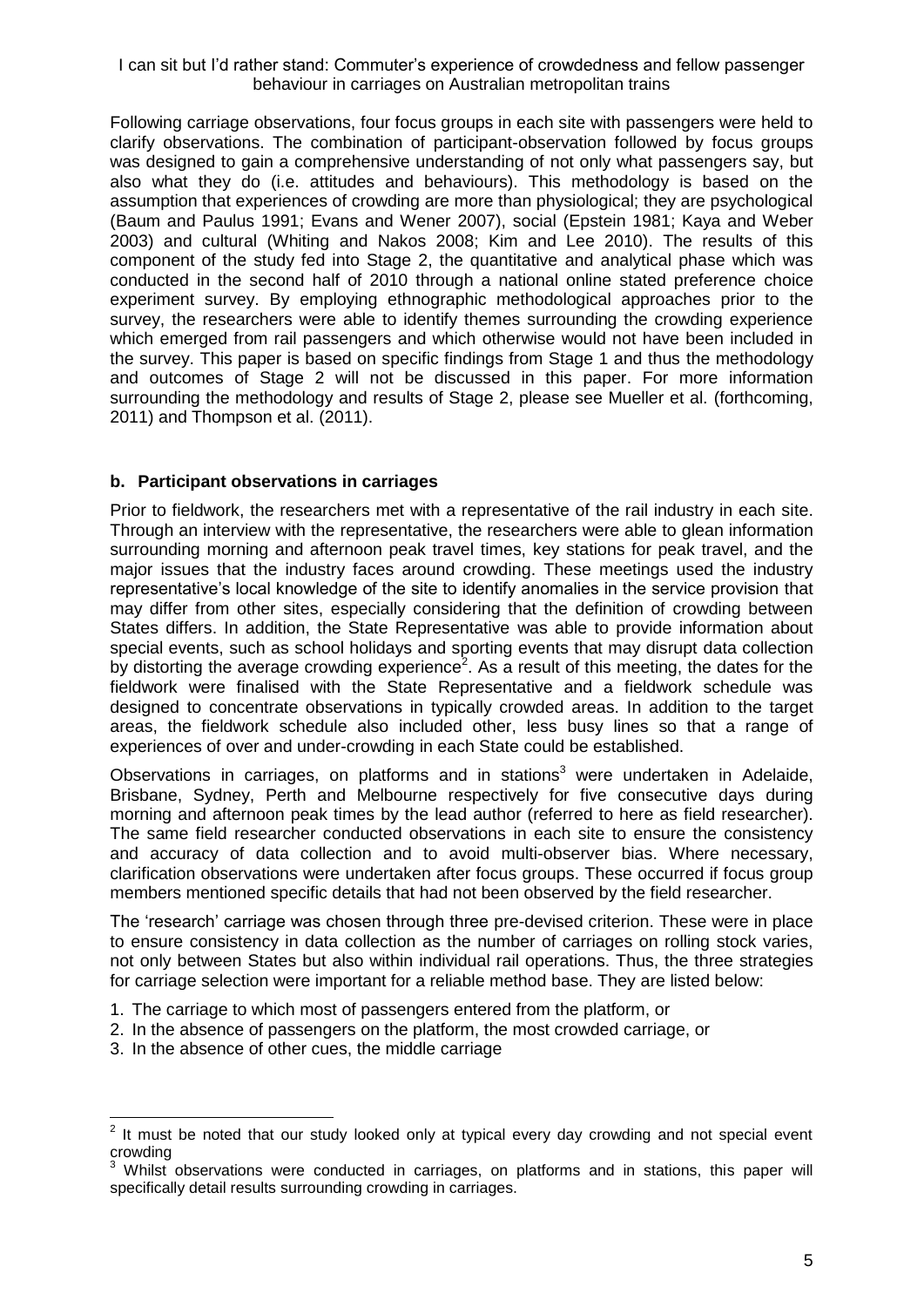To ensure the focus remained on the issue of crowding, strategies one and two were necessary. Strategy three ensured consistency for data collection when the other two cues were absent. In addition to carriage selection, the researcher"s location varied within the carriages, for example, when the field researcher was standing in a carriage vestibule, this immediate environment was examined above other areas of the carriage. In the one location where double decker carriages were used, the researcher"s location within these carriages was also varied to include the upper and lower decks as well as the vestibule area. This ensured that a thorough understanding of the crowding experience in each section of the carriage was gained first hand by the researcher and not simply observed from a distance.

Observations were systematically recorded by the field researcher and included the time of day, the line and the estimated number of people in the researcher"s section of the carriage. They were orientated around:

- People's behaviour on trains (individual and social),
- Physical structures of carriages (environmental factors).

The purposes of the observations were:

- To understand crowding in the context of each site
- To identify behaviours around crowding
- To gain a contextual understanding for focus groups (the incorporation of focus groups with passenger attitudes, observations of passengers and the field researcher's personal observations allowed for an understanding of passenger experience from more than one point of view.)
- To experience crowding first hand (auto-ethnographic approach)

Observations followed a number of pre-devised topics, relevant to the original project aims. However, they were not restricted to those topics to allow for unanticipated findings. These pre-devised topics include:

- People: Identification of units of behaviour and description of patterns of behaviour for using carriages and platforms at peak and interpeak times.
- Environment: Environmental factors (weather conditions, season, special event)
- Identification of options available to and used by passengers (standing areas, moving up train, waiting for next train, etc)
- Physical: Physical factors and artefacts (number of carriages, seating arrangements, position of doors, location, design and material of handholds. These factors changed both within and between each metropolitan field site.)
- Identification of barriers and enablers to crowding behaviours (behavioural, social, physical)
- Information provided by rail authority to passenger (signs about where to put luggage, wait for next train, capacity of next train, overhead announcements etc)

Field notes were 'written up' immediately after each peak's observations and the emerging trends in the data were identified. Using a snowballing technique, these trends were further explored during the next set of observations. The field researcher also kept autoethnographic notes about her own experiences as a passenger on trains. Auto-ethnographic studies on trains can also be seen in work by David Bissell [\(2009;](#page-14-8) [2009\)](#page-14-9). These autoethnographic notes acknowledged the experiential dimensions of crowding and gave the field researcher an insight into the typical commuter's crowding experience. By combining these two methods of observations and auto-ethnography, the field researcher"s ability to create rapport with focus group participants was enhanced.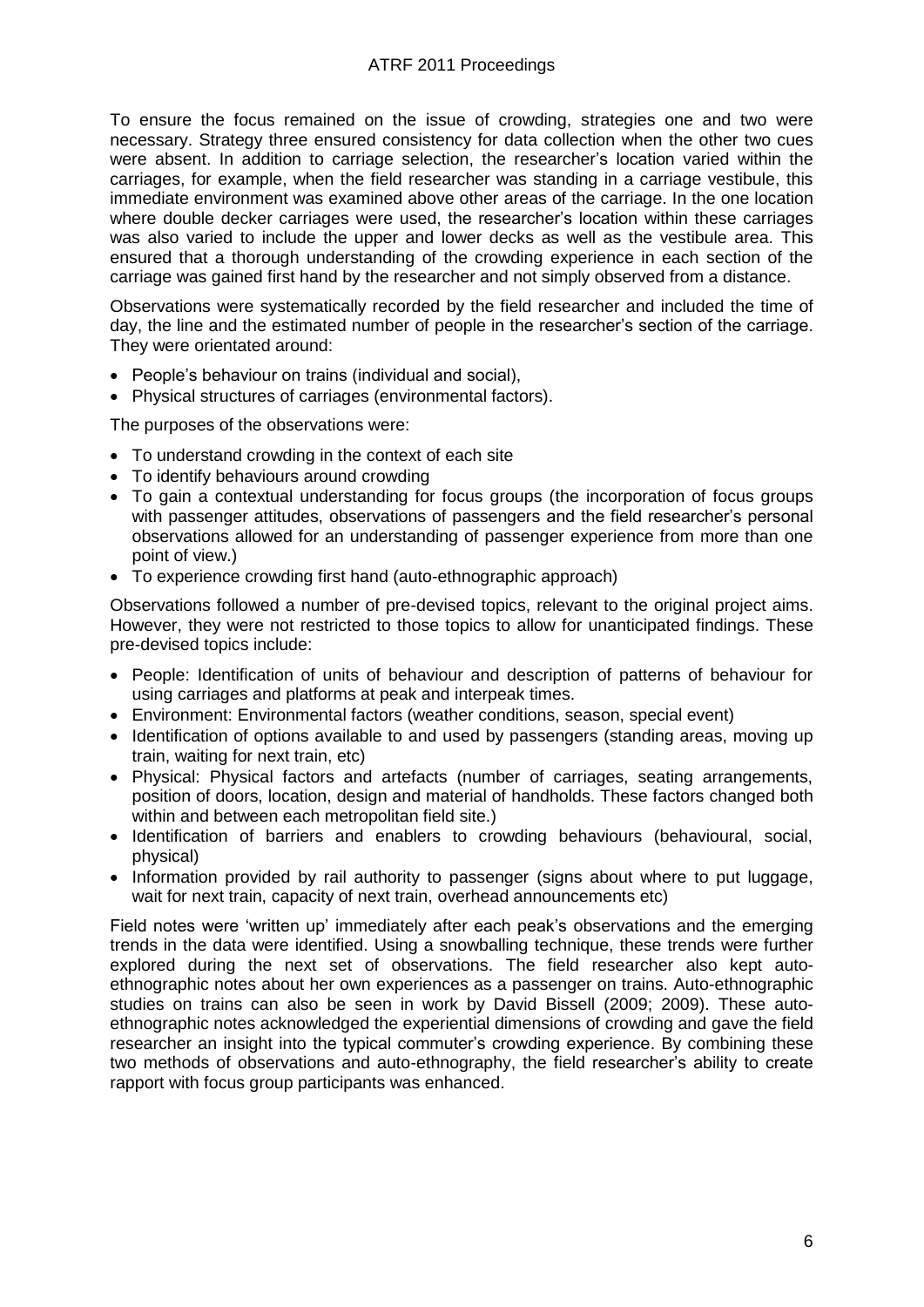### **c. Focus Groups**

In the week following observations in individual sites, focus groups in that site were held with passengers to gain a regular commuter"s perspective on crowding and the rail service during peak travel. Four focus groups were held in each site with the following demographical breakdown:

- younger males (13-17 years of age);
- older males (18 years and over);
- vounger females (13-17 years of age);
- older females (18 years and over)

Participants were enlisted through a private recruiter in each site and were representative of regular school and business commuters. In total, 179 rail users participated across Australia with ages ranging from 13-64 years of age. Participant ridership ranged from 10 trips per week to 4 trips per week and covered the majority of the metropolitan train lines across Australia, including some outer suburban participants. The groups were divided by age and gender to ensure a balanced perception of crowding from various sectors of the community. The separation of age and gender in focus groups ensured high levels of engagement from each participant without the potential of intimidation from other demographics. This was useful as it allowed participants to freely discuss their experiences regarding commuting with particular age and gender groups without the possibility of offending others. Along with the experiences of older passengers, our study design aimed to elicit passenger experiences from a wide age demographic. For this reason our groups included children from 13-17 years of age. Whilst their trip share as opposed to older commuters is significantly less, there is nonetheless a daily earlier PM shoulder peak of younger rail users. The focus groups were based on a qualitative methodology and were not designed to produce statistically significant results; rather we aimed to garner passenger attitudes towards crowded rail travel to feed into the quantitative section of the research, which was statistically significant. For this reason, the ages and genders in our focus groups were divided evenly.

The focus groups were held in private focus group rooms in each site and were equipped with a double-sided viewing mirror and were enabled with audio and video recording devices. An audio recording was made so that transcripts of the groups could be made and video was important for data analysis because the nature of the groups included descriptive hand movements and exercises which required participants to move about the room.

The aim of the focus groups was to gain an in depth understanding of everyday Australian rail passengers, their perceptions of crowding and their own and other"s behaviour when in a crowded environment at the "grass roots" level. Additionally, the focus groups were to ensure that the Stage 2 quantitative survey questions were not based on researchers" assumptions, but on the reality of rail passenger's experiences. Whilst participant demographics and ridership was diverse, the majority of views expressed in the final focus groups at the last site raised little new data regarding the crowding experience (local issues excluded), indicating that we had reached saturation in data collection. This suggests that an increase in the sample size of focus group participants would have yielded little benefit.

Focus group participants were engaged in a guided conversation for approximately 90 minutes around their train use in each site. The issue of crowding was not initiated in discussion by the moderators, as an aim of the groups was to determine if crowding was seen as an issue of concern by rail users. Interestingly, despite this approach, in every focus group, the topic of crowding was initiated by group members. The groups were interactive and engaging and included the following:

- A written activity where passengers listed the three most important factors (positive and negative) that influence their enjoyment of travelling by train;
- Discussion surrounding passenger"s perception of the rail service and crowding with reference to their individual daily ridership;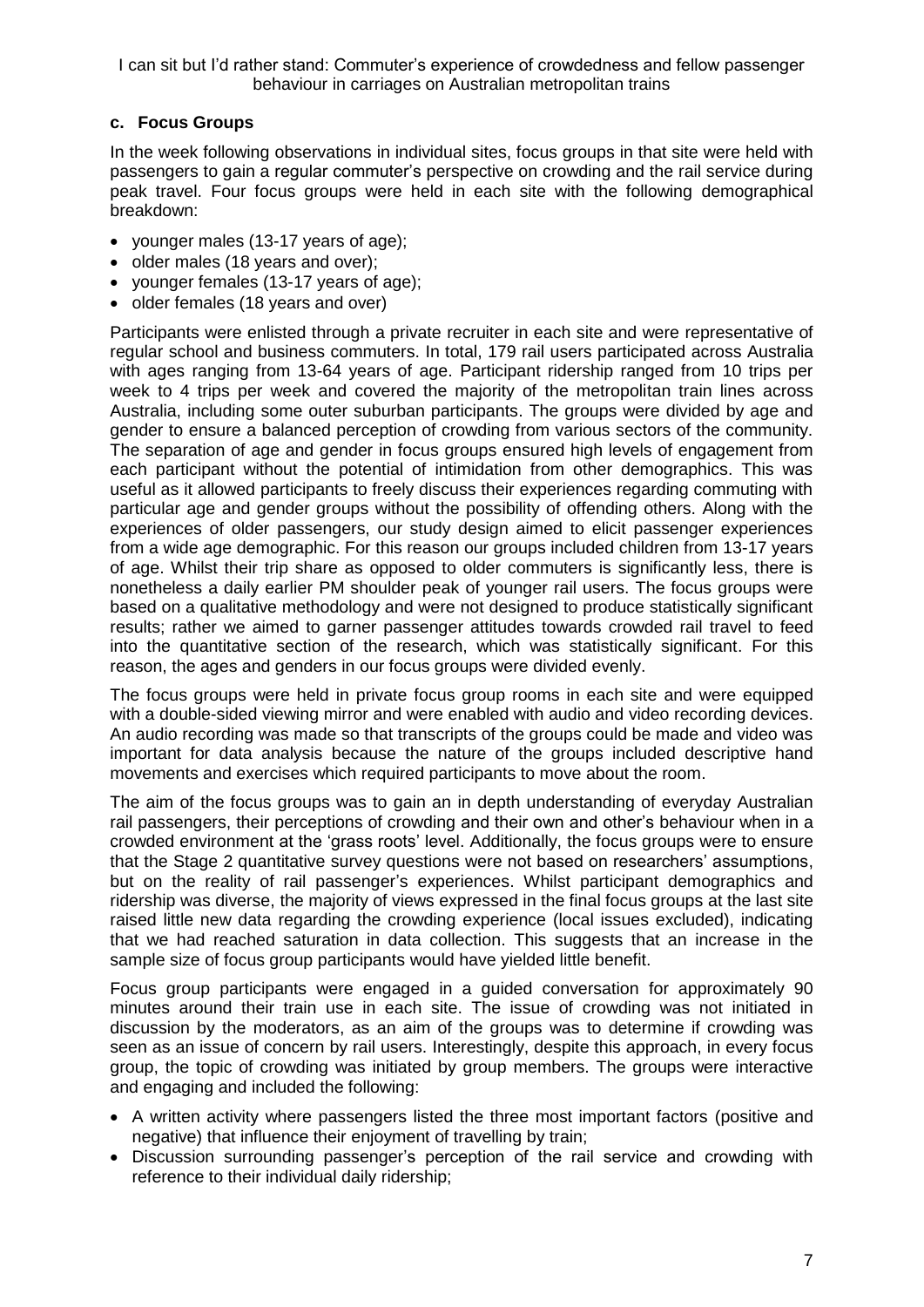- In a hypothetical carriage-filling exercise participants were asked to mark on an aerialview diagram of an empty, then crowded carriage where they would like to be located and why. This exercise was designed to assess passenger reasons behind seating choice;
- A written activity which was designed to determine changes that passengers would like to see made to their rail service;
- In the final two sites, a crowdedness perception and tolerance exercise was carried out. Participants were asked to stand in a metre square area and talked through their "feelings of being crowded". Gradually the number of people in the square was increased until all of the focus group participants were in that area. They were continually asked to alert the moderators to their levels of comfort, discomfort and thresholds of crowding. This exercise was effective as focus group participant"s reactions to crowding were based on immediate reactions, rather than reflections on their typical commute, and in this way, the emerging emotions were described more accurately than if they had been discussed from memory.

### **d. Data Analysis**

Following observations and focus groups, the data from field notes from the carriage observations and from transcripts and videos of the focus groups were analysed. This analysis was carried out systematically and rigorously, following Green et al"s [\(2007\)](#page-15-20) hierarchical four stages of qualitative data analysis: data immersion, data coding, creating categories and identifying themes.

### **4. Findings**

### **a. Crowdedness model**

This paper will focus on one of the eight themes identified in the study that influence the Australian metropolitan rail passenger"s commuting experience and induce a feeling of crowdedness. These eight themes were originally described in a model by Thompson, Hirsch and Rainbird [\(forthcoming, 2011\)](#page-15-21) in their report "A socio-economic study of carriage and platform crowding in the Australian railway industry: Qualitative research summary" for the CRC for Rail Innovation on project R2.104 (see [Figure 1](#page-8-0) below). These themes were identified during data analysis of the focus groups, observations and to some extent, the literature review.

The following section will briefly discuss the eight themes in the model before elaborating on the element of passenger behaviour. The model is a simple depiction of the eight influencing themes that affect passenger experiences of crowdedness. It demonstrates that a variety of factors influence passenger perception and tolerance of crowding. It must be noted that whilst not pictorially depicted, the themes listed in the model are not isolated, each influences the others, and therefore it is important to achieve an understanding of each theme before delving into the specifics of one. Therefore this section will provide the reader with a concise explanation of each theme in the model. This understanding will enhance the reader"s comprehension of "passenger behaviour", not as an isolated theme, but as a theme intertwined with a number of other issues.

Each passenger is an individual and therefore each theme depicted in the model will influence and affect individual passengers differently, yet it was found that as a group, all passengers are somewhat affected by each theme depicted in the model to a degree.

#### <span id="page-8-0"></span>**Figure 1: Thompson et al's (forthcoming 2011) crowding experience model**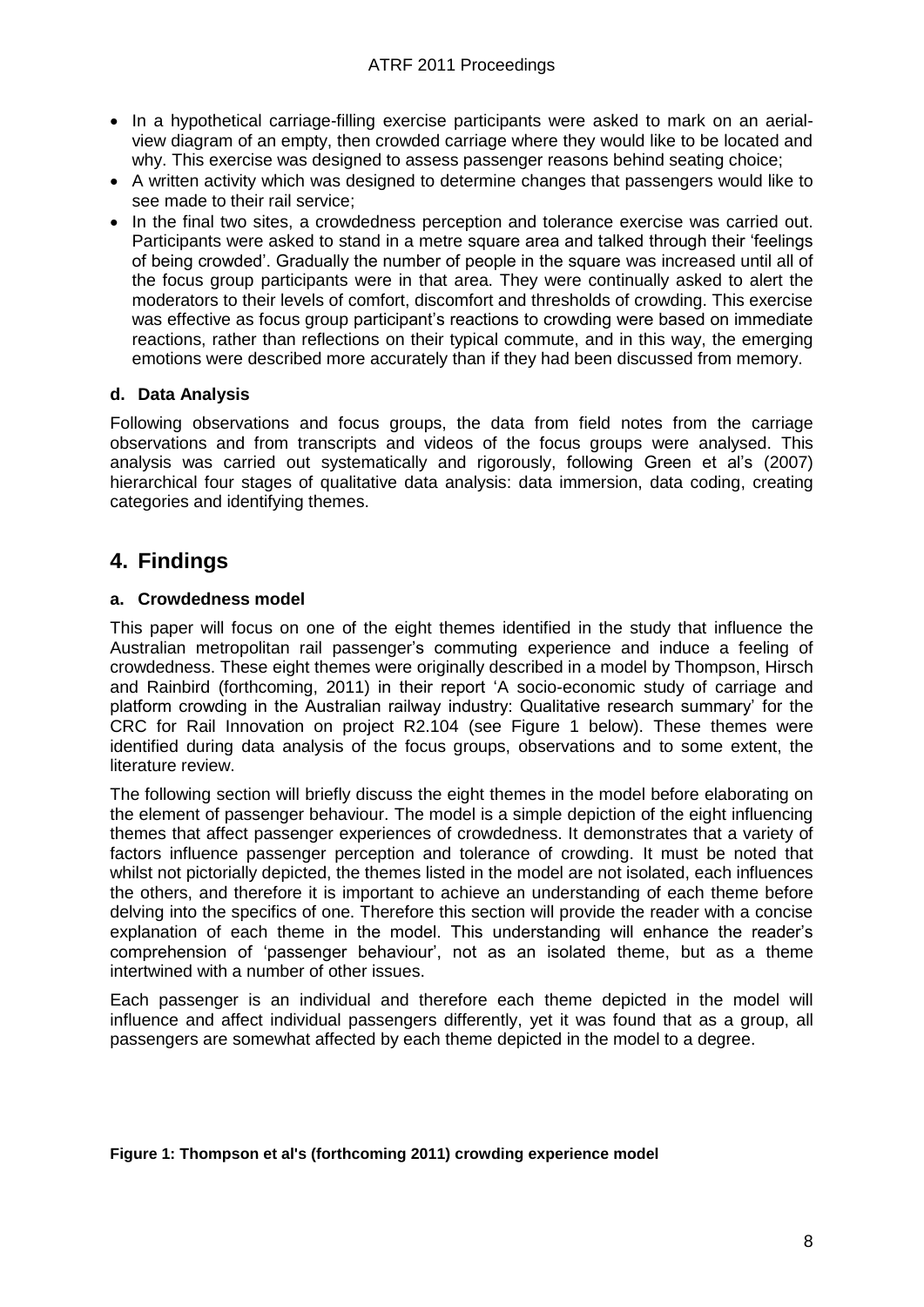

The model"s eight themes vary from the physical and controlled environment to more transient matters, such as a passenger"s emotion or expectations of the service. A brief summary of these is given below:

- 1. Expectations: Are based on a passenger"s prior rail experiences. If their past experiences were poor, they would assume that future rail experiences would also be inadequate. Conversely, if their prior experiences were positive, their expectations of the service would remain high. Passenger choices regarding their time of travel are often based on their expectations of the service based on prior experiences. Thus a passenger may chose to take an earlier train in the afternoon to avoid a later train which they expect will be crowded.
- 2. Environment (natural and built): This encompasses not only the weather (natural) but also carriage, platform and station design (built). Passengers indicated that they felt more crowded in rainy conditions as the carriage surfaces often became wet and was unpleasant to commute in. In terms of the built carriage environment, a number of factors were discussed, including the quality of the air conditioning system and air flow within the carriage, which was an issue particularly in summer, the presence and design of handholds for standing passengers, the seating layout and arrangement, the cleanliness of the carriage and, with regards to under crowding and safety at night, the quality of lighting in carriages and at stations.
- 3. Communication: This related to the quality of information supplied by the rail provider to passengers. Effective communication was particularly important regarding the management of delays and cancellations of the service. Participants indicated that they quickly became frustrated when timely and accurate information regarding the situation was not provided. In these cases, passenger feelings of crowdedness increased with the frustration that they felt towards the service that they were receiving. Participants also discussed the useability of timetables and the quality of the overhead speakers on platforms and in carriages.
- *4.* Control/ options/ choice: Participants indicated that the more perceived control they had to make choices, the more positively they would view their rail experience. They claimed that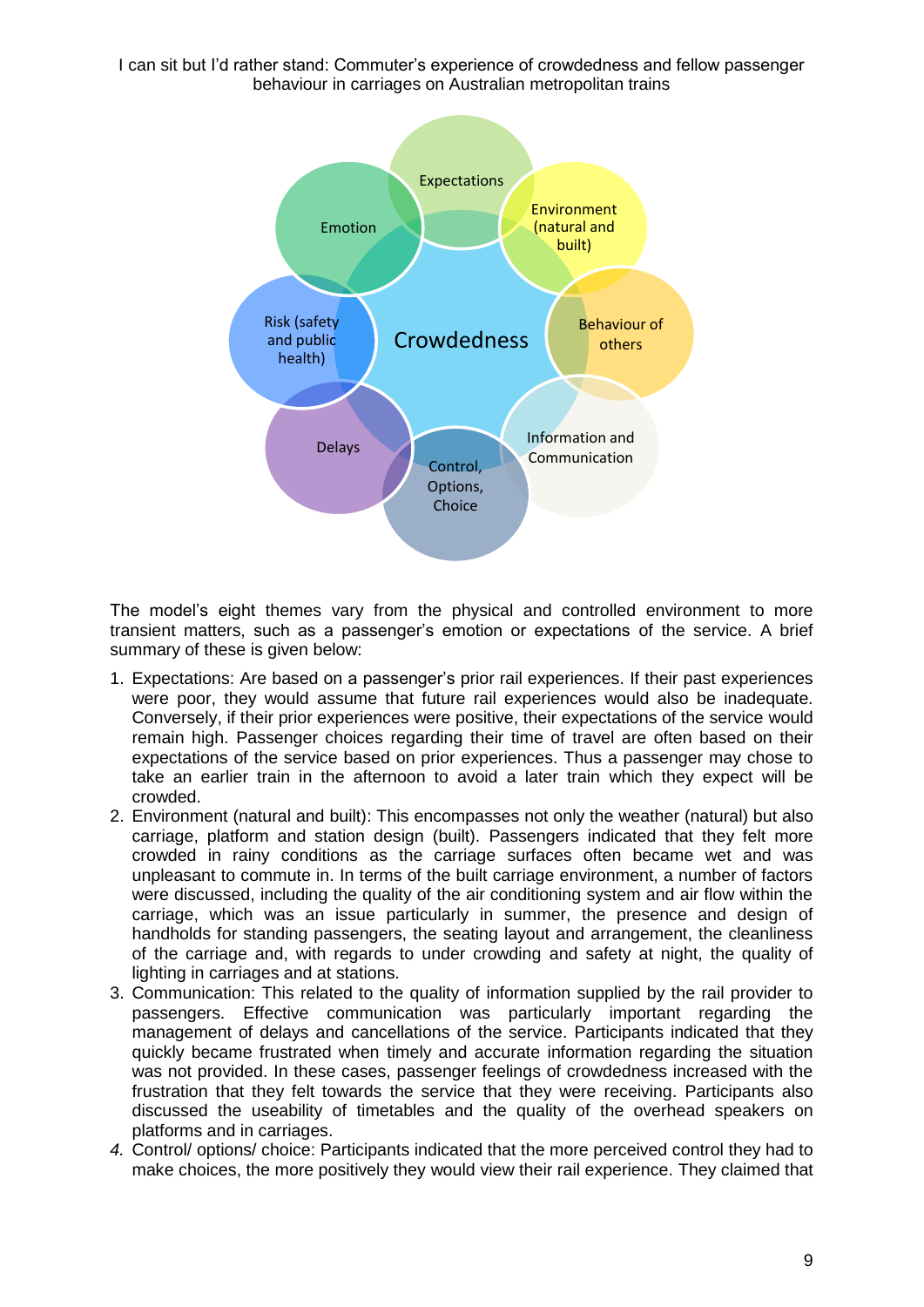having multiple choices available to them made them feel more in control over their situation as they could make their own decisions over their travel experience. Areas where having choices were important included being able to take an earlier train or having the option to reach a stable and clean handhold once on the train.

- 5. Delays: Interruptions to rail travel inevitably leads to an increase in the number of people on the platform and in carriages. Therefore, delays were resented by passengers not only because it meant their control over the situation was lost, but crowding was also increased. In the focus groups, delays were identified as the primary factor that influenced passenger perceptions crowdedness.
- 6. Risk (safety and public health): In terms of public health, participants reported feeling exposed to unhygienic people and objects, particularly in winter when there are higher rates of infectious diseases. This related strongly to the perceived cleanliness of the carriage environment, especially the holds and the seat coverings. Many participants indicated an aversion to touching some of the holds or placing their bags on the floor as they believed the surfaces of the carriage were unclean. In terms of safety, female passengers in particular regarded crowded carriages as opportunities for men to surreptitiously take advantage of them.
- 7. Emotion: Not only did passenger"s emotions prior to embarkation influence their perception and tolerance of the crowded environment, but the actual state of crowding was demonstrated to have strong negative influences on passenger's emotional states. Crowding increased feelings of frustration, annoyance and resentment towards both the operator and fellow passengers.
- 8. Behaviour of others: Participants indicated that their feeling of crowdedness and their tolerance to their rail journey was significantly influenced by fellow commuters. Within these parameters, participants mentioned loud phone conversations, the odour of unclean passengers, noisy school children, and a general lack of etiquette. The effect of these behaviours seemingly became exacerbated the more crowded the conditions.

Each theme mentioned in [Figure 1](#page-8-0) describes one aspect of the overall crowding experience and must therefore be approached with this in mind. The themes are not isolated and many act in conjunction or have influence over each other to impact passenger experience and tolerance of crowdedness. Thus, if one aspect is altered, it will have an effect on other factors in the model and ultimately on crowdedness itself.

The following section of this paper will focus on results surrounding the individual theme of passenger behaviour and will be discussed in two parts. The first will focus on the individual"s behaviour, outlook and experience and their construction and defence of space within the crowded railway carriage. The second will discuss the impact and influence of other passengers on the individual, and reasons behind seating and standing choices.

### **b. Passenger behaviour**

As shown in section 3 of this paper, numerous studies and theorists, particularly in the psychological field have examined the behavioural responses of people in confined spaces. The rail carriage is a prime example of such a space and yet it is also unique in that it is experienced as a mundane, moving, everyday environment by millions of people all over the world, making it an important space to study.

Many attitudes presented in the focus groups were interpretable through much of the psychological literature, particularly Goffman's 'practise of everyday life' and Hall's examination of interpersonal proximities. A significant theme that emerged from the focus groups was the importance of both the individual"s attitudes and the physical manifestation of these attitudes in terms of behaviour. Focus group participants discussed the importance of maintaining their "*personal bubble*" (older male) as it was this space, defined by them, protecting them from engagement with others that "*stops me being crowded*" (older male). However, in doing so, they admitted to acting differently and changing their everyday behaviour to specific commuter-style behaviours: *"...I don't want to talk to people. It is my*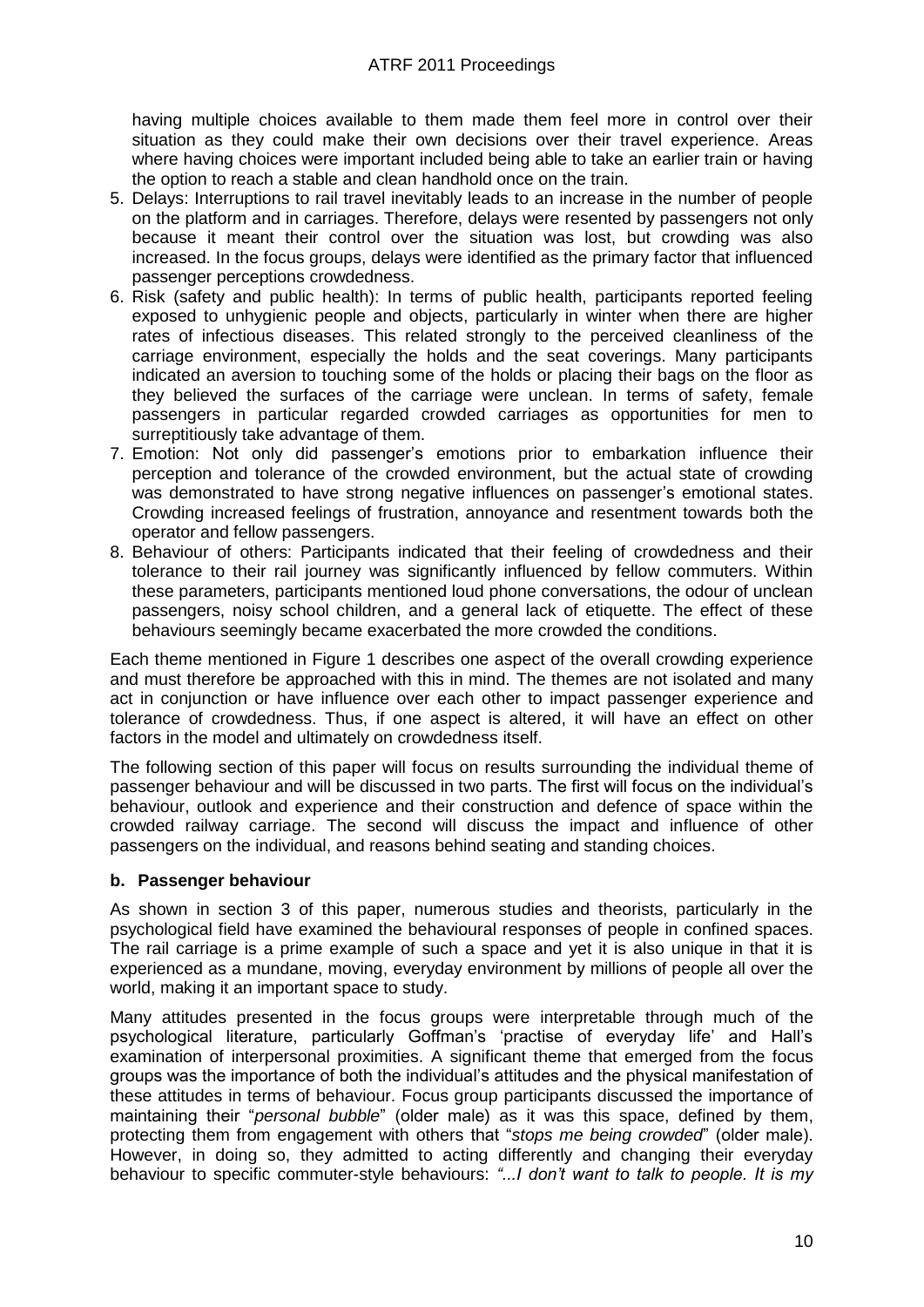*time."* (older female). Coupled with these attitudes, participants reported a marked change in their behavioural patterns in order to create and then defend what they claimed as their personal space. The majority of participants reported to purposely ignore others in the carriage by appearing busy so that they did not have to engage with them and, in doing so, passengers were able to maintain a level of privacy and personal comfort, and avoid crowdedness.

Participants discussed a variety of behaviours that they commonly engaged in to avoid any potential discomfort that may result from engagement with a stranger. These behaviours and activities applied to passengers experiencing both comfortable patronage levels, overcrowding and under crowding. However, these behaviours were seen to be more important to perform during high levels of crowding, particularly during morning and afternoon weekday peak times. These measures were understood to be effective against crowding because, by withdrawing themselves from the public sphere, participants were able to retreat into a private setting, thereby ignoring or "*…blocking out…'* (older male) everything else in their surrounds. Thus, their engagement with others removed, and overstimulation negated, they were able to mitigate their feelings of being crowded.

Engagement with fellow passengers immediately invalidates the perception of personal space that many are so careful to maintain, often resulting in a negative emotional reaction that is exacerbated by the confinement of the carriage. Focus group participants were clear in their dialogues that engagement with others in carriages was unwanted and made them uncomfortable. Participants indicated that engagement may occur through a variety of simple actions, including making eye contact, overhearing a conversation, participating in a conversation and accidentally touching someone. All of these examples given by focus group participants were confirmed by participant observations on trains. Exceptions to this trend occurred mainly with younger participants who saw the train as a social environment where they would travel with their friends: "*On the train when you are with your mates you don't notice the crowding"* (younger male); "*It is like having a party on the train"* (younger male); "*Travelling with your friends makes the train ride heaps better"* (younger female).

The literature suggests that passengers regularly create personal spaces for themselves in carriages through a mixture of body language, such as averted eyes or hunched shoulders and the use of personal items, such as reading books or listening to audio devices such as ipods. This was confirmed by both observations on carriages and comments by focus group participants. Indeed, both the observations and focus groups gave a richer understanding of the plethora of techniques passengers employ to ensure disengagement with others. Innocuous avoidance activities that were not discussed in the literature but which were observed in carriages and mentioned in focus groups included reading the free newspapers provided in Sydney, Melbourne and Brisbane, the application of makeup, using a mobile phone to text or play games, fiddling and staring at one"s hands, fleetingly looking at other passengers, sleeping, daydreaming and looking out of the window.

Mobile phones in particular were discussed as devices that promoted disengagement with immediate others and provided personal entertainment during the commute, devices that "*…help pass the time"* (younger female). The advantages of this time-utilization technology was reported by focus group participants to be particularly beneficial when standing in crowded carriages as passengers were still able to engage with their phones when the situation was too crowded to hold a newspaper or book. Younger participants in particular celebrated the gaming, text and movie functions on their mobile phone devices and, when travelling alone, they felt a connection with their friends: "*When I'm alone on the train, it's pretty boring, so I text people."* (younger female). In under crowded situations, both older and younger female participants indicated that their mobile devices enhanced their feeling of safety. One younger female participant stated: "*When I'm travelling home at night I call a friend so that at least someone knows where I am"*. This was reiterated by another younger female participant: "*At night there are a lot of weirdos on the trains. Sometimes I just pretend to be on the phone so I don't have to talk to other people…"*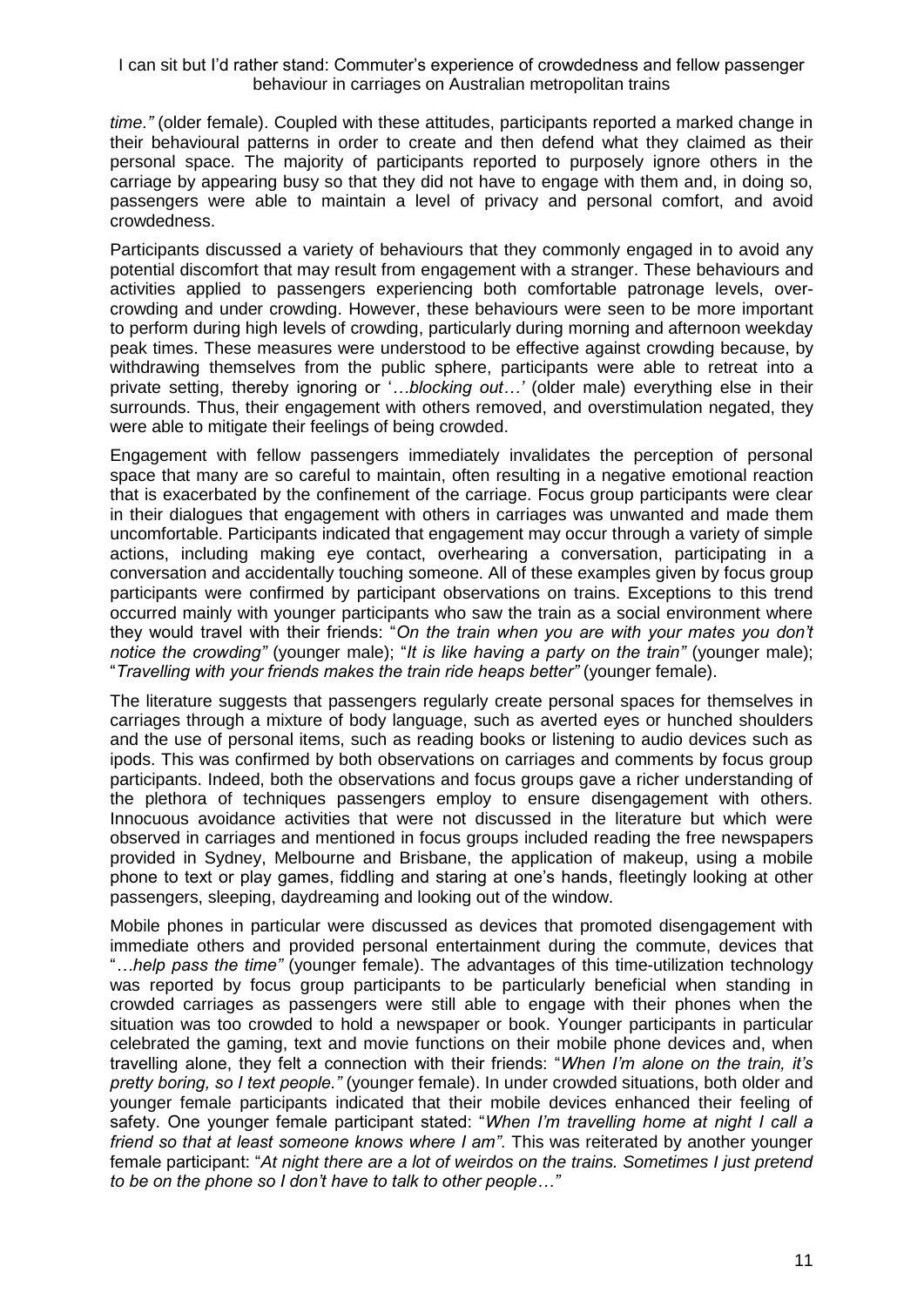Participants indicated that often the simple avoidance techniques described above were premeditated, not only to avoid interacting with other passengers, but also in an attempt to pass time on the train. In addition to these behaviours, participants in the focus groups discussed further methods that they purposely engaged in to ensure that they could maintain their personal space, avoid crowdedness as much as possible and thereby maximise their enjoyment of the overall travel experience. Many of these behaviours were confirmed during observations and ranged from inoffensive and discrete, such as the direction that they faced: "*If there are heaps of people I stand with my back to people so I don't have to look at them and my backpack to people so I don't have to touch them*" (younger female), to more obvious behaviours, such as olfactory and behavioural defences. One younger male indicated that he purposely used too much deodorant to ensure that other passengers would maintain a distance from him. Some participants claimed that they would make a conscious and active effort to ensure they achieved a larger area around them. One younger male mentioned a friend whom *"...just starts coughing to get people away*", an older female, who identified as having an autism spectrum disorder said, "*I act crazy so that I can get out of the train when it is really crowded. I just shout at people and like wow, it's like Moses. Easy.*" She claimed that her behaviour was purposely exaggerated in this environment in an attempt to improve her comfort and to prevent an uncontrollable outburst that could be induced by the stress of crowding. Other space-encroaching and passenger avoidance behaviours noted during observations included placing bags on an empty seat and cutting one"s toenails.

As discussed in section 1, the repetitive and monotonous nature of everyday commuting in a crowded carriage may exacerbate the impact of minor irritations caused by fellow commuters. In doing so, individual reactions to these behaviours may appear more severe and extreme than in a less crowded situation. It must be noted that these reactions are usually personal and present as psychological frustrations rather than verbal and physical reactions. Comments from the focus groups confirm these statements. One example related to the forced change of behaviour towards others that participants felt they had to adopt to ensure a place in the carriage during embarkation. Focus group members discussed how it was often difficult to board an already crowded train due to the sheer number of fellow passengers also wanting to enter a carriage. Many claimed that they had developed tactics to ensure they were able to enter the carriage, however often these tactics were detrimental to other passengers. Participants admitted to acting "*rude*" and feeling ashamed of this, however, as one older female claimed "..*.you have to change your behaviour or you won't get on. No one cares or looks out for you*". This comment was reiterated by participants in every focus group.

Whilst the majority of participants did not indicate that they would employ extreme measures to maintain their personal space, to some degree, all focus group participants claimed that they did use crowding mitigation behaviours as a necessary method to help create and preserve their feelings of personal space; this was confirmed by carriage observations. Crowding was only seen to be an unpleasant experience when their strategies to avoid social interaction were impeded.

### **c. Behaviour and choice: Is a seat important?**

This section will discuss some passenger preferences for seating and standing choices that are made in crowded, comfortable and under-crowded carriage situations. During observations and in focus groups, it was found that these choices were primarily made based on the personal assumptions of the passenger and on the behaviour and actions of their fellow passengers.

From observations, it was ascertained that passengers strove to acquire a seat as soon as possible. In this competitive environment, passengers may act in a more aggressive manner to improve their comfort. The benefits of gaining a seat, particularly a window seat was explained by participants as a way of reducing crowding; "*I can ignore everything around me*" (older female), *"...just watch everything going by it is like I'm not on the train..."* (younger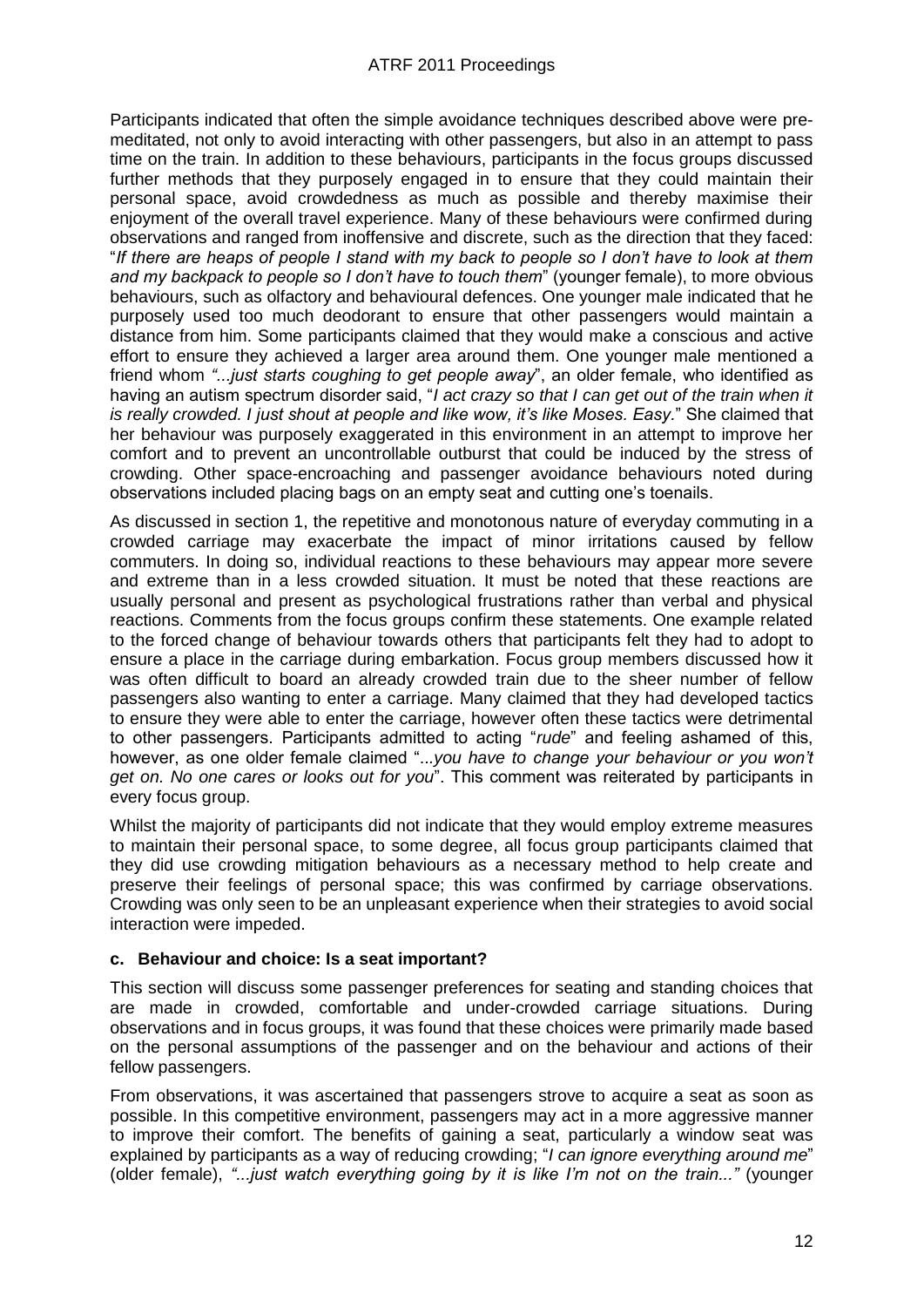female). In addition to social avoidance, for the majority of participants gaining a seat improved the overall comfort and experience of the journey as passengers did not have to continually maintain balance or stand in close proximity to others.

Whilst sitting was reported as being ideal, there were a number of examples given by participants emphasising the benefits of standing over seating in particular situations. These are listed below:

- Cleanliness: In sites where food and beverages were allowed on trains, participants commented on the cleanliness of the seats. One older woman claimed to have once sat on a damp seat and other participants discussed how other passengers often left not only newspapers but also food remains on the seats. Therefore, for reasons of cleanliness, participants indicated that they may choose to stand over sitting on a dirty seat.
- Access and egress: When high levels of crowding were known to be expected, some participants chose to stand in the vestibule and near the door, rather than moving to an available seat in the middle of the carriage. This tactic was used by those who had experienced situations when they could not disembark at their station due to being stuck behind other people.
- Safety: In under crowded situations, participants in all focus group demographics discussed their safety concerns in under crowded carriages, particularly at night time. Many participants claimed that they would prefer to stand in the vestibule in these situations for easy movement within the carriage and efficient egress if necessary.
- Ventilation: An issue discussed by many participants, and experienced during observations was the quality of ventilation in some carriages. Younger male focus group members indicated a preference for standing in the vestibule near the doors when the carriages were at a high crowding level, so that they could experience fresh air at every station when the doors opened.
- PM peak: For those travelling during PM peak, the level of crowding within the carriage declines over time. Some participants claimed that they would not take a seat half way through their journey if one because available: "*What's the point? I'm about to get out soon anyway"* (older male).
- Avoidance of fellow passengers: Having a seat was not always synonymous with comfort. Focus group participants discussed examples where they had chosen to stand rather than sit due to the behaviour or hygiene of the person seated next to them. In these instances participants claimed to feel more crowded when seated and would prefer to stand.

Whilst seating is often depicted as the ideal situation for a passenger to achieve when on a crowded carriage, the aforementioned examples demonstrate that this is not always the case. Indeed, from focus groups, it was established that passengers base their seating and standing preferences on their perceived safety within the carriage as well as their physical, social and emotional comfort. These results display the advantage to the rail industry of using ethnographical research techniques, whereby in-depth passenger opinions are sourced that may not be revealed in surveys alone. Coupling both qualitative and qualitative research methodologies therefore are key in producing passenger-informed research outcomes.

## **5. Conclusions**

Whilst passengers may experience situations individually, most are unknowingly governed by their own motivations and outside influences, which are often very similar to those of other passengers. Rail passengers typically interact and engage with the carriage environment in a private manner, changing their everyday behaviour and personality to retreat into their personal "bubble" so they may be more psychologically and emotionally comfortable in a situation where overstimulation and the possibility of engagement with strangers is high. When interaction with strangers occurs, in the majority of reported cases, it leads not only to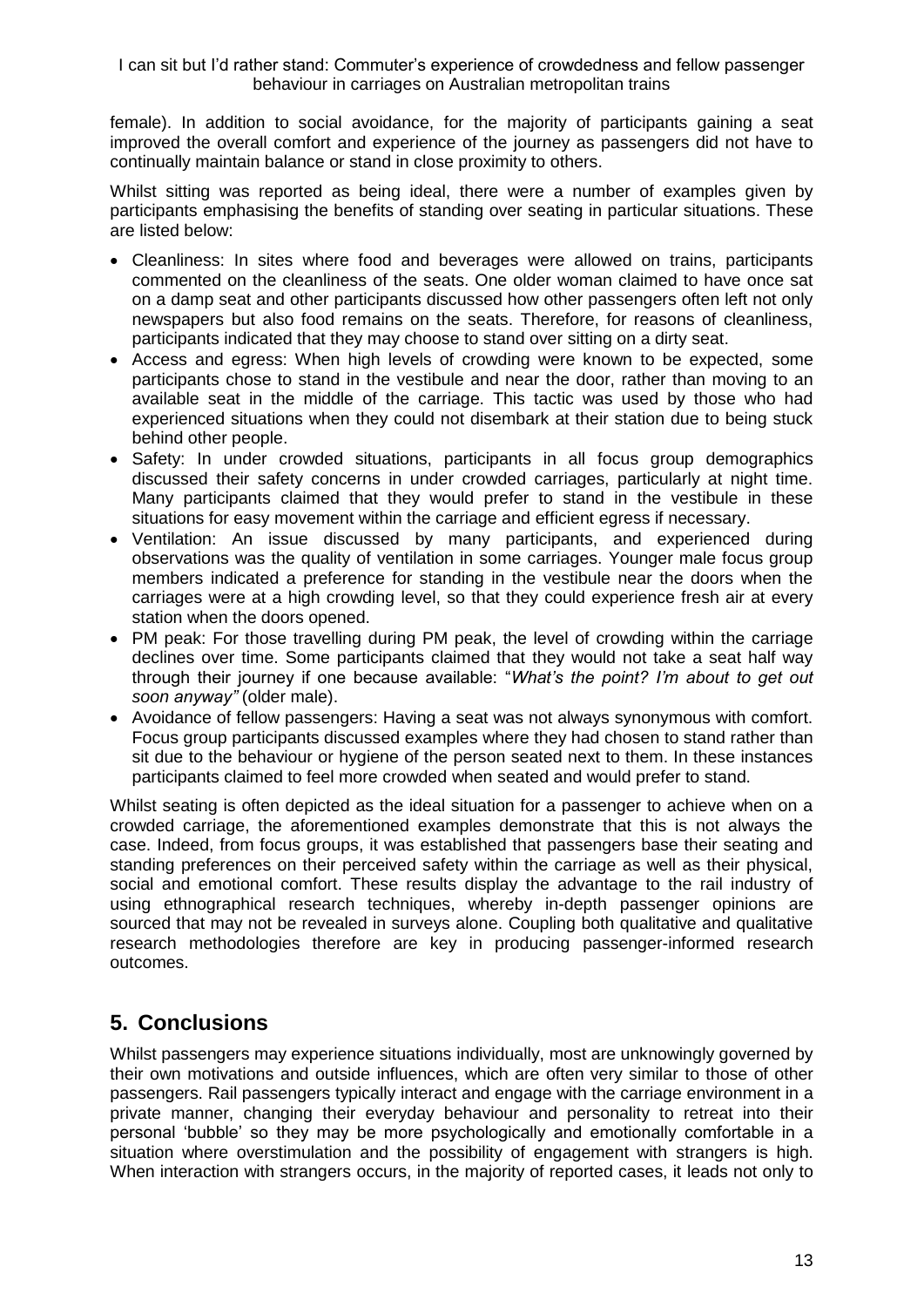a feeling of irritation and annoyance which, in turn impacts on passenger etiquette but also crowdedness.

This paper has examined some of the decision-making processes behind seating choice and passenger attitudes towards the benefits and drawbacks of acquiring a seat. For rail industries, these identified behaviours, motivations and choices are important to understand so that initiatives may be designed to target passenger behaviour where necessary.

It is important for industry to have a sound understanding of the choices that people make within the crowded carriage and why they do this in addition to measurements of crowding based on metrics. With passenger ridership levels expected to increase in Australia and no measures for alleviation in sight, the issue of crowding and passenger reactions to the same are important to understand. As discussed, eight influencing themes were indentified in the Thompson et al. [\(forthcoming, 2011\)](#page-15-21) study. Each theme has a strong effect on the overall crowdedness, but it is also important to note that these factors act in conjunction with each other to impact on passengers and therefore they cannot simply be expressed or resolved as isolated features only. Thus, a thorough understanding of each of these themes is important so that industry may better appreciate the reactions of their clients to the service. Whilst all eight of these themes have not been described in detail in this paper, it has expanded upon one theme, that of passenger behaviour. Passenger decisions, motivations and behaviours within the context of the crowded carriage have been discussed, particularly in relation to interactions with fellow passengers.

# **Acknowledgments**

The authors are grateful to the CRC for Rail Innovation (established and supported under the Australian Government"s Cooperative Research Centres program) for the funding of this research; Project No. R2.104 "A socio-economic study of platform and carriage crowding in the Australian metropolitan railway industry".

For more information, see www. http://www.railcrc.net.au/project/r2104

## **References**

- <span id="page-14-0"></span>Australian Bureau of Statistics. (2008). "4102.0- Australian Social Trends." [\[http://www.abs.gov.au/AUSSTATS/abs@.nsf/Lookup/4102.0Chapter10102008](http://www.abs.gov.au/AUSSTATS/abs@.nsf/Lookup/4102.0Chapter10102008) accessed 10-4-2011].
- <span id="page-14-6"></span>Baum, A. and P. Paulus (1991). Crowding. Handbook of environmental psychology. D. Stokols and I. Altman. New York, John Wiley & Sons. **1**.
- <span id="page-14-8"></span>Bissell, D. (2009). "Conceptualising differently-mobile passengers: geographies of everyday encumbrance in the railway station." Social & Cultural Geography **10**(2): 173-195.
- <span id="page-14-9"></span>Bissell, D. (2009). "Travelling vulnerabilities: mobile timespaces of quiescence." Cultural geographies **16**(4): 427.
- <span id="page-14-3"></span>Bissell, D. (2010). "Passenger mobilities: affective atmospheres and the sociality of public transport." Environment and Planning D: Society and Space **28**: 270-289.
- <span id="page-14-5"></span>Conradson, D. and A. Latham (2007). "The Affective Possibilities of London: Antipodean Transnationals and the Overseas Experience." Mobilities **2**(2): 231-254.
- <span id="page-14-2"></span>Currie, G. (2009). Research perspectives on the merits of Light Rail vs Bus. BITRE Colloquium. Canberra, BITRE Colloquium.
- <span id="page-14-1"></span>Currie, G. (2010). "Quick and effective solution to rail overcrowding: free early bird ticket experience in Melbourne, Australia." Transportation research record **2146**(1): 35-42.
- <span id="page-14-4"></span>de Certeau, M. (1980). The practice of everyday life. Translated by Steven Rendall, 1984. Berkely, University of California Press.
- <span id="page-14-7"></span>Epstein, Y. (1981). "Crowding stress and human behavior." Journal of Social Issues **10**: 370- 383.